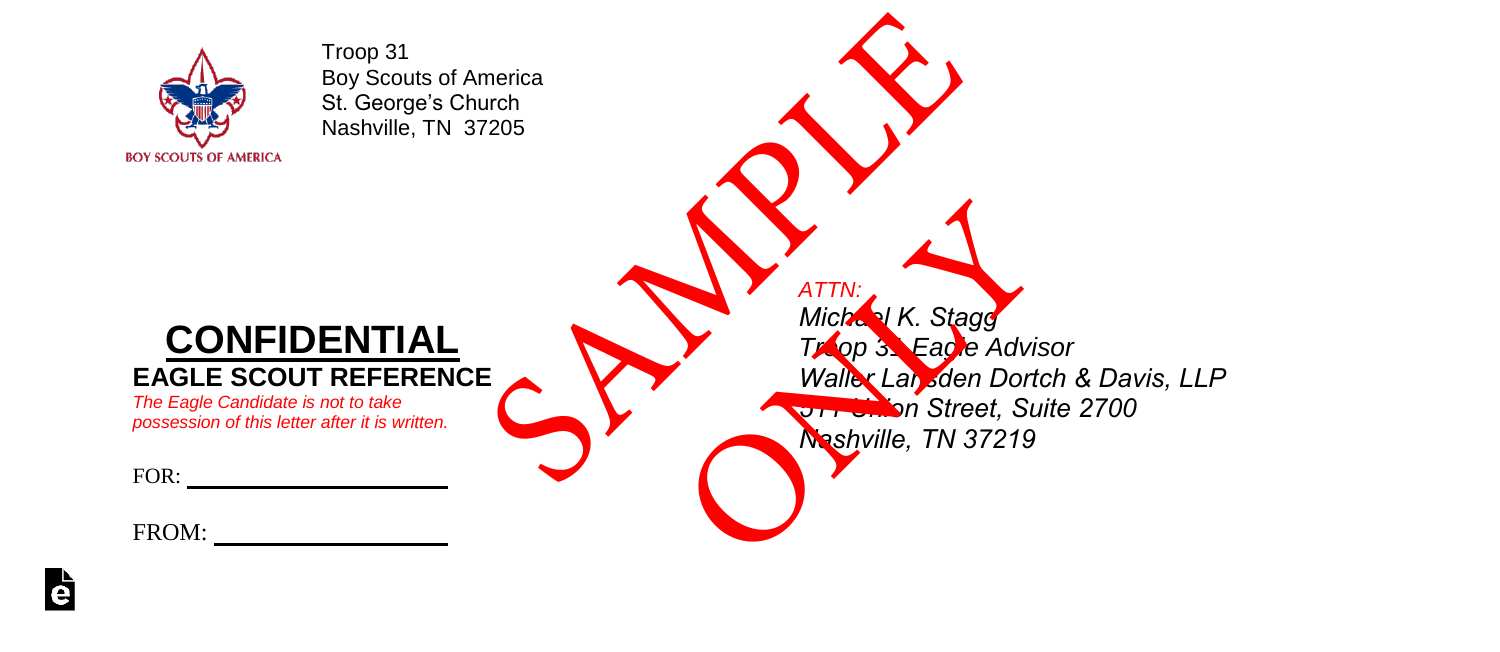

# Eagle Scout Letter of Recommendation

(Attach this page to the Letter of Recommendation)

**Instructions to Scout:** *Everyone you listed on your Eagle application in requirement #2 should write a recommendation letter. The Letter of Recommendation is confidential and is not to be returned directly to you. It should be sent or delivered in a sealed envelope with your name to your Troop 31 Eagle Advisor, Mr. Darrin Yappen, the person designated to collect Eagle recommendation letters and to hold with all your other letters until your Eagle Court of Honor.* 

**Instructions to Recommendation Writer:** *This letter of recommendation should be based upon your personal interaction with the Eagle Scout candidate and should take into consideration your observance of how he exemplifies the points listed below in the Scout Oath and the Scout Law. Please address and send your letter to Mr. Darrin Yappen, the Troop31 Eagle Advisor, designated on the pre-addressed envelope template above for your convenience. The letter should not be given to the Scout. If you would like the Scout to have this letter after the Eagle Board of Review, you can check the box below and it will be returned to him after his Eagle Board of Review. Thank you for taking time to write this letter.*

*Checking this box indicates my permission to return this letter to the Scout after his Board of Review.*

| Length of time you have known the candidate: |                 |
|----------------------------------------------|-----------------|
| Letter of recommendation is attached         |                 |
|                                              |                 |
|                                              |                 |
| My Name                                      | Date            |
| Signature                                    | telephone/email |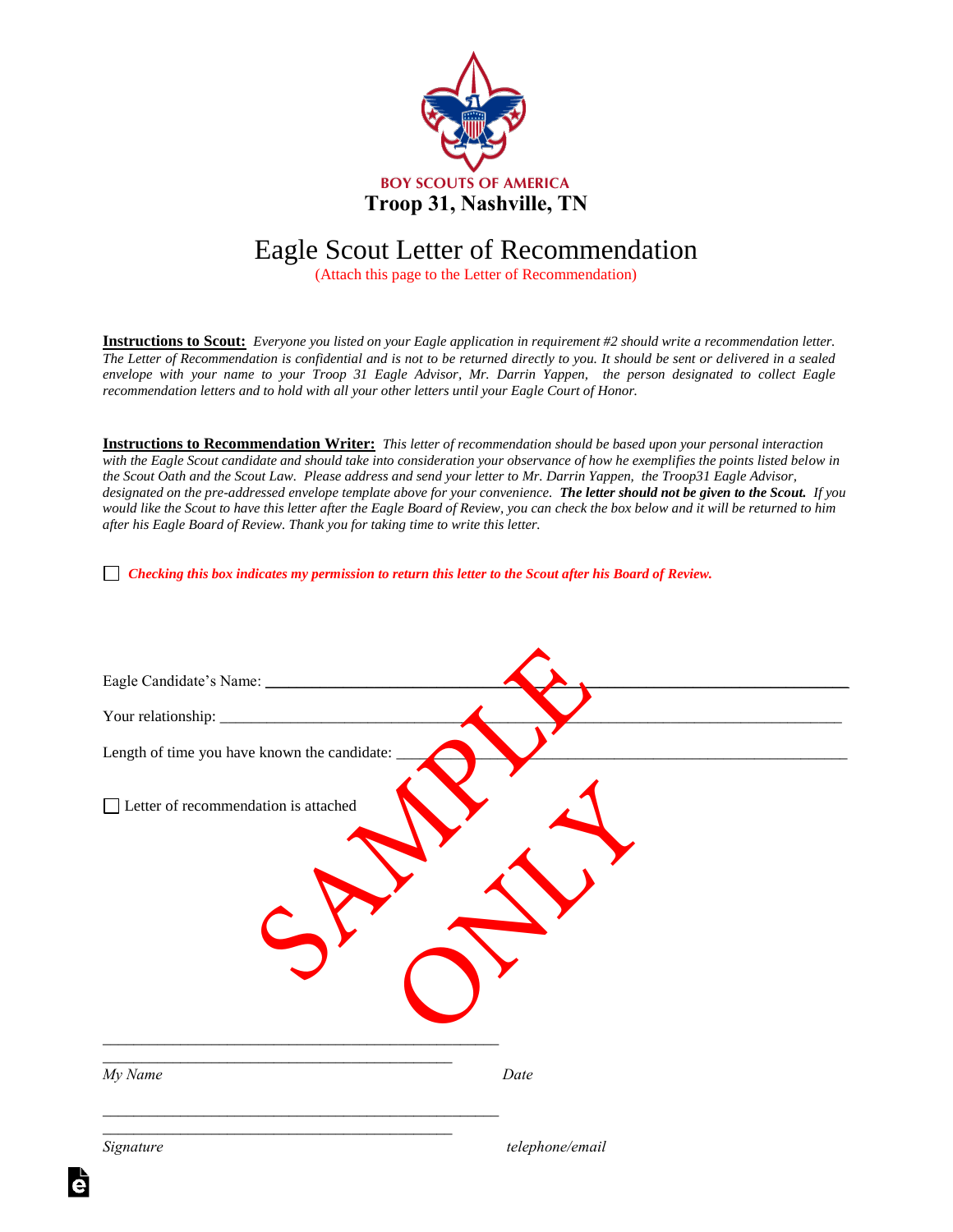# *The Scout Oath*

On my Honor, I will do my best To do my duty to God and my country and to obey the Scout Law; To help other people at all times; To keep myself physically strong, mentally awake, and morally straight.

# *The Scout Law The Scout Law*

### **A Scout is: A Scout is:**

*TRUSTWORTHY*. A Scout tells the truth. He keeps his promises. Honesty *TRUSTWORTHY*. A Scout tells the truth. He keeps his promises. Honesty is a Part of his code of conduct. People can always depend on him. is a Part of his code of conduct. People can always depend on him.

*LOYAL***.** [A Scout is true to his family, friends,](mailto:AScout@truetohisfamdyfriendsScoutleaders) Scout leaders, school, nation, *LOYAL***.** [A Scout is true to his family, friends, Scout leaders,](mailto:AScout@truetohisfamdyfriendsScoutleaders) school, nation, and world community. and world community.

*HELPFUL*. A Scout is concerned about other people. He willingly volunteers *HELPFUL*. A Scout is concerned about other people. He willingly volunteers to help others without expecting payment or reward. to help others without expecting payment or reward.

*FRIENDLY*. A Scout is a friend to all. He is a brother to other Scouts. He seeks to understand others. He respects those with ideas and customs that are  $\frac{176}{16}$ different from his own. different from his own. *FRIENDLY*. A Scout is a friend to all. He is a brother to other Scouts. He

*COURTEOUS***.** A Scout is polite to everyone regardless of age or position. He knows that good manners make it easier for people to get along together He knows that good manners make it easier for people to get along together *COURTEOUS***.** A Scout is polite to everyone regardless of age or position.

*KIND***.** A Scout understands there is strength in being gentle. He treats others as he wants to be treated. He does not harm or kill anything without reason. as he wants to be treated. He does not harm or kill anything without reason. *KIND***.** A Scout understands there is strength in being gentle. He treats others

*OBEDIENT*. A Scout follows the rules of his family school, and troop. He obeys the laws of his community and country. If he thinks these rules and laws  $\frac{1}{2}$  obeys the laws of his community and country. If he thinks these rules and laws are unfair, he tries to have them changed in an orderly manner rather than disobey them. disobey them. *OBEDIENT*. A Scout follows the rules of his family school, and troop. He

*CHEERFUL*. A Scout looks for the bright side of life. He cheerfully does *CHEERFUL*. A Scout looks for the bright side of life. He cheerfully does tasks that come his way. He tries to make others happy. tasks that come his way. He tries to make others happy.

*THRIFTY*. A Scout works to pay his way and to help others. He saves for the *THRIFTY*. A Scout works to pay his way and to help others. He saves for the future. He protects and conserves natural resources. He carefully uses time and future. He protects and conserves natural resources. He carefully uses time and property. property.

*BRAVE*. A scout can face danger even if he is afraid. He has the courage to stand for what be thinks is right even if others laugh at him or threaten him. stand for what be thinks is right even if others laugh at him or threaten him. **BRAVE**. A Scout can face danger even if he is afraid. He has the courage to

*CLEAN***.** A Scout keeps his body and mind fit and clean. He goes around with those who believe in living by these same ideals. He helps keep his home and community clean. community clean. *CLEAN***.** A Scout keeps his body and mind fit and clean. He goes around with those who believe in living by these sam<br>community clean.<br>*REVERENT*. A Scout is reverent tow<br>duties. He respects the beliefs of others.<br>All the beliefs of others.

**REVERENT**. A Scout is reverent toward God. He is faithful in his religious duties. He respects the beliefs of others. ONLY 1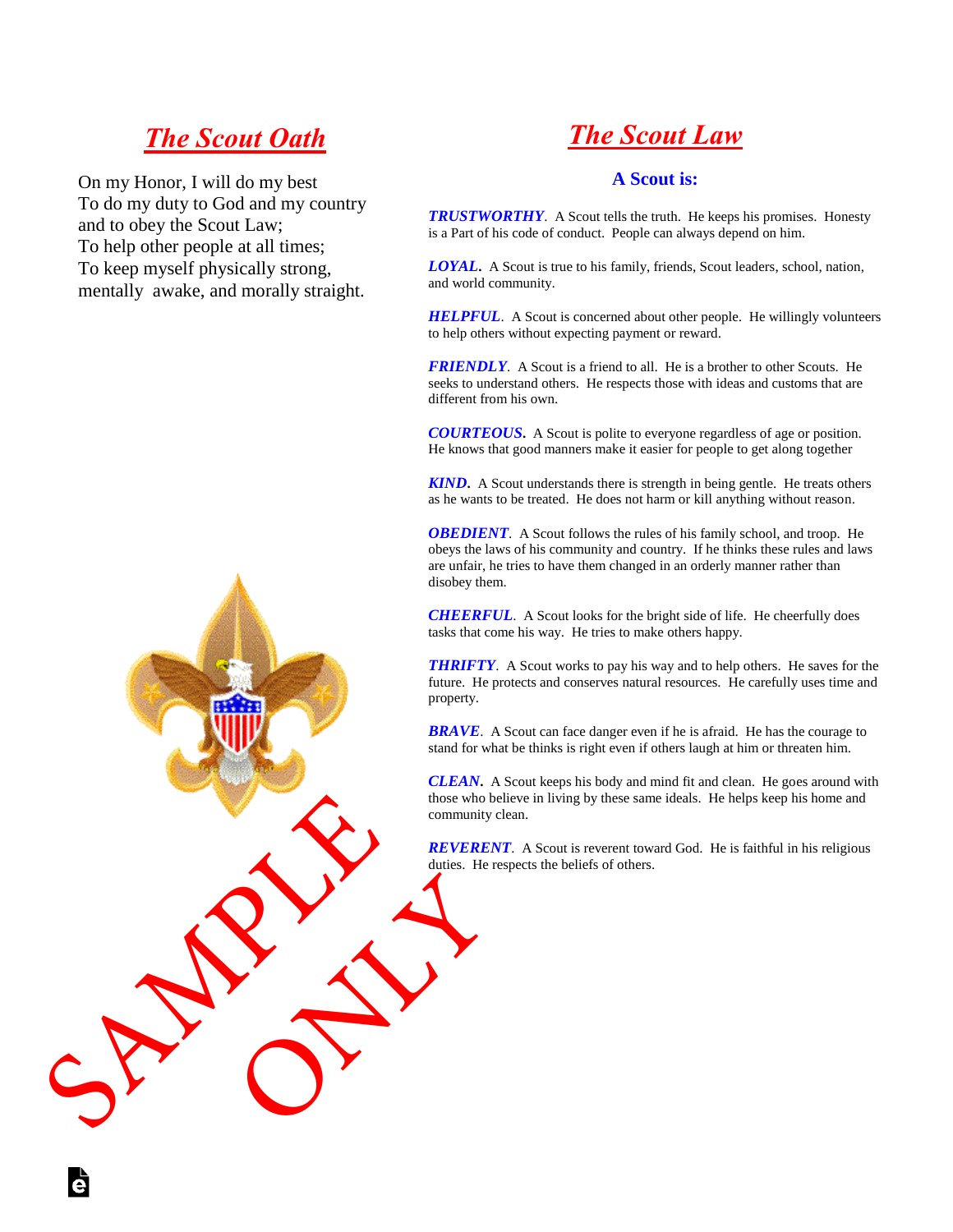# **Eagle Scout Letter of Recommendation**

An Eagle Scout candidate must demonstrate that he lives by the principles of the Scout Oath, and Law in his daily life. In this regard, the candidate has indicated that you know him personally, and that you would be willing to provide a letter of recommendation on his behalf. Below are some easy guidelines for writing a letter of recommendation. In addition, please reference these Scout Laws above when describing your knowledge of the Scout.

# **Guidelines**

Write using your professional letterhead if possible.

Explain how you know the applicant. How long, and in what capacity.

State your own qualifications. Why should the reader be interested in your recommendation? Describe your relationship to the Eagle Scout Candidate.

Provide examples of how the Eagle Candidate has contributed to his community or school.

Provide examples of how the Eagle Scout Candidate has demonstrated leadership.

State how you are a witness to the Eagle Scout Candidate's character and how he lives the Scout Oath and Scout Law in his everyday life.

State why he is worthy of the Eagle Scout rank.

List the applicant's exceptional qualities and skills, academic, reliability, analytical ability, etc. When appropriate, use effective phrases to describe the Scout.

Give your value judgment of the applicant and his qualifications and potential. Omit weaknesses. If you can't write a positive letter of recommendation, you should respectfully decline in the first place.

Don't be too brief. But be succinct. Make every word count.

List your contact information if you are willing to receive follow-up correspondence.

### **Effective Phrases** (examples)

There are literally thousands of effective phrases which may be used when writing letters of recommendations. The following are only a few examples.

#### **Creativity**

- *Excels in developing new perspectives*
- *Demonstrates a high degree or originality and creativity*
- *Able to develop creative solutions to challenging problems*

#### **Personal Qualities**

- *Displays strong moral character*
- *Displays impeccable honesty*
- *Recognizes and accepts personal assets and liabilities*
- *Is warm and genuine, and sincere*
- *Possesses many values personal and character traits*

#### **Quality of work**

- *Demonstrates accuracy, thoroughness and orderliness in performing work assignments* a few examples. ONLY 1
- *Performs with unusual accuracy, thoroughness, and effectiveness*
- *Achieves the highest standard of excellence*
- *Displays pride in work*